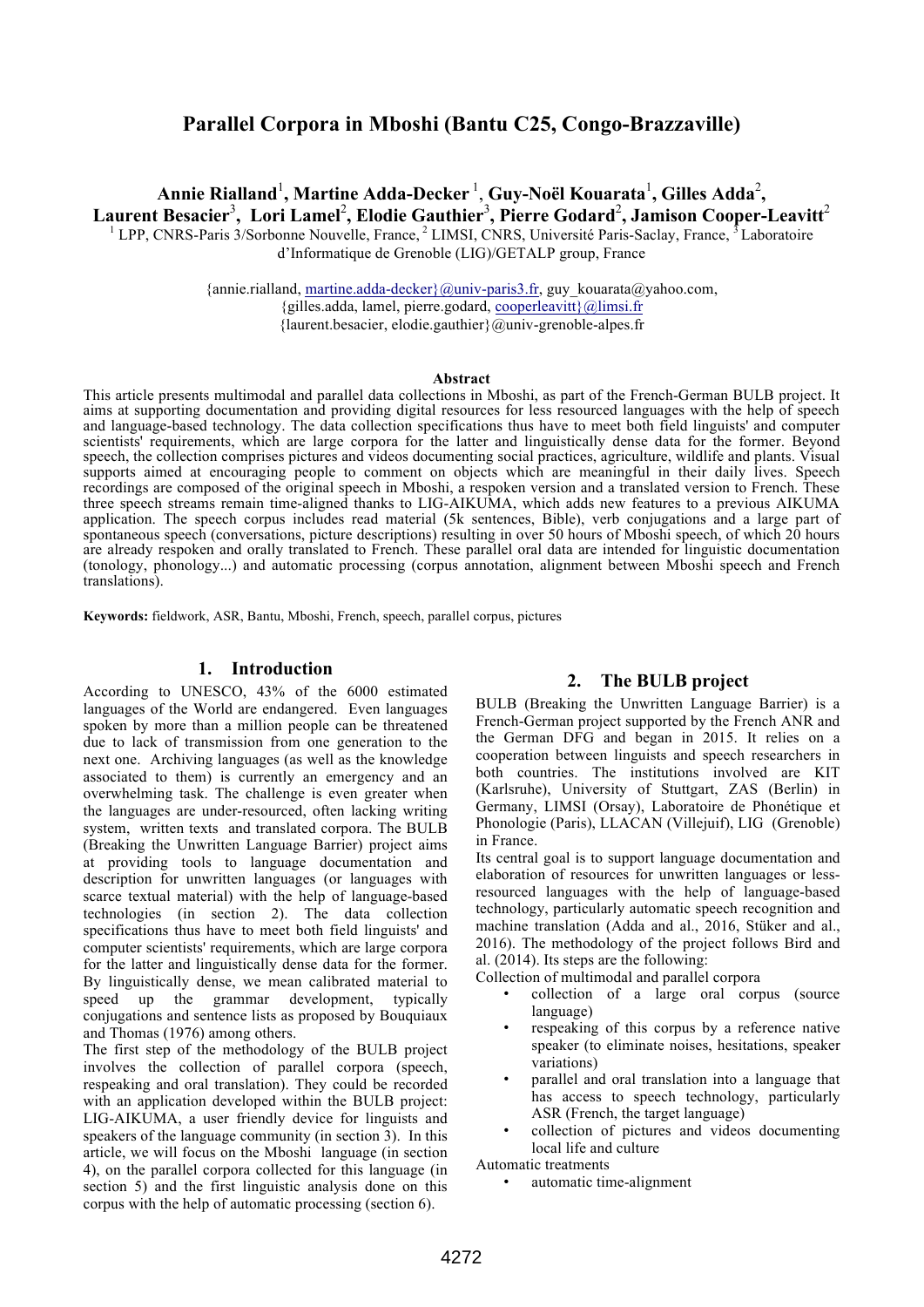- automatic phone annotation of source and respeaking
- automatic segmentation into words/morphemes
- automatic alignment between words/morphemes of the source and target languages.

Within the BULB project, three example languages are being addressed : Myene (Gabon), Basaa (Cameroun) and Mboshi (Congo-Brazzaville), the data collection of which are directed by LLACAN, ZAS and LPP respectively. Most of these corpora were created with LIG-AIKUMA, an application developed within the BULB project and presented section in 3.

# **3. LIG-AIKUMA**

The initial smartphone application AIKUMA was developed by Bird and al. [2014] for the purpose of saving time in the process of language documentation and providing rather quickly, large amount of resources which could be processed and analysed later on. It enables timealigned recording of speech with respeaking or oral translation. LIG-AIKUMA improved AIKUMA in various ways (Gauthier and al. 2016). It includes a full pipeline between recording, respeaking and translation, allowing to obtained time-aligned data between the three modes. It also implemented additional features : elicitation of speech from texts, images or videos. More detailed meta-information for speakers could be introduced and the naming of files was clarified, being based on the date and time of the recordings. Feedbacks to the user were also implemented and the application was adapted for tablets. It is downloadable from the following address : https://lig-aikuma.imag.fr and from Google Play.

# **4. The Mboshi language**

### 4.1 Mboshi as an under-resourced language

Mboshi is a Bantu language (C25) of Congo Brazzaville. It is spoken in the «Cuvette region» and in Brazzaville, as well as in the diaspora. The estimated number of speakers in the «Cuvette region» is 140000 (Embanga Aborobongui, 2013). The number of speakers in Brazzaville and in the diaspora is unknown. A writing system was developed by missionaries but there is no standardised form of the orthography. There are very few texts in Mbochi, mainly translations of the Bible.

Mboshi has linguistic resources, that is, grammatical studies (Fontaney, 1988, 1989; Amboulou, 1998; Embanga Aborobongui, 2013; Kouarata, 2014) a Mboshi-French dictionary (Beapami and al., 2000) and a Mboshi-English dictionary (Ndongo Ibara, 2012). Meanwhile, it has no digital resources. Thus, Mboshi has no on-line dictionary yet.

### 4.2 Some linguistic characteristics of Mboshi

Mboshi is a typical Bantu language. It is classified C25, in zone C which belongs to the Western part of the Bantu domain. It has a seven vowel system  $(i, e, \varepsilon, a, 5, o, u)$ with an opposition between long and short vowels. Its consonantal system includes the following phonemes: p, t, k, b, d, β, l, r, m, n, ɲ, mb, nd, ndz, ng, mbv, f, s, **ɣ ,** pf, bv, ts, dz, w, j. We can notice the absence of /g/, the presence of a voiced bilabial fricative / β/ and a set of prenasalized consonants (mb, nd, ndz, ng, mbv) which are common in Bantu languages (Embanga Aborobongui 2013, Kouarata 2014). The Mboshi prosodic system involves two tones and an intonational organisation without downdrift (Rialland and Embanga Aborobongui 2016). The syllable structures are simple (V, CV, CVV, Cj/wV, Cj/wVV).

While Mboshi has unremarkable vocalic and consonantal systems, it has quite complex phonological rules. A process is particularly frequent: the deletion of a vowel before another vowel, which occurs at 40% of word junctions (Rialland and al. 2015) as exemplified in (1) and (2).

- (1) o-kondzi + áseri  $\rightarrow$  okondzáseri<br>cl1.chief + 3sg.say.REC. «The chief said.»
- (2) o-yúlu + álámbi  $\rightarrow$  o-yúlálámbi cl1.femme + 3sg.cook.REC. «The woman cooked.»

This process, which is common in Bantu languages, tends to obscure word segmentation and introduces an additional challenge for automatic processing, particularly automatic word segmentation and dictionary creation.

Mboshi has a noun class prefix system, which is another typical feature of Bantu languages. However, it has an unusual rule of deletion targeting the consonant of prefixes: a prefix consonant drops if the root begins with a consonant (Rialland and al. 2015). This rule triggers the formation of many words beginning by a vowel as shown by the following nouns involving the class prefix -ba.

- (3) ba+kondzi  $\rightarrow$  akondzi «chiefs»
- (4) ba+kúsu  $\rightarrow$  akúsu «tortoises»
- (5) ba+ ási  $\rightarrow$  bási «wives»
- (6) ba+ ána  $\rightarrow$  bána «children»

This type of rule is shared by a small group of languages in this area. The structure of the verb in Mboshi is also characteristic of a Bantu verb. Its structure is the following : Subject Marker – Tense/Aspect/Mood Marker/ – root-derivative extensions – Final Vowel. A verb can be very short or quite long, depending of the markers involved as shown by the examples (7) and (8):

- (7) a-bva-í [bvé] «he falls» SM3sg – fall - FV
- $(8)$  i-mi-ding-im-a [imidingima] «he was loved» SMcl5- PERF-love-PASS-FV

# **5. Composition and collection of the parallel corpora**

The parallel corpora collection involves three phases : 1) collection of audio corpora, 2) Respeaking, 3) Translation. All of them were recorded with LIG-AIKUMA. A small part was also transcribed manually.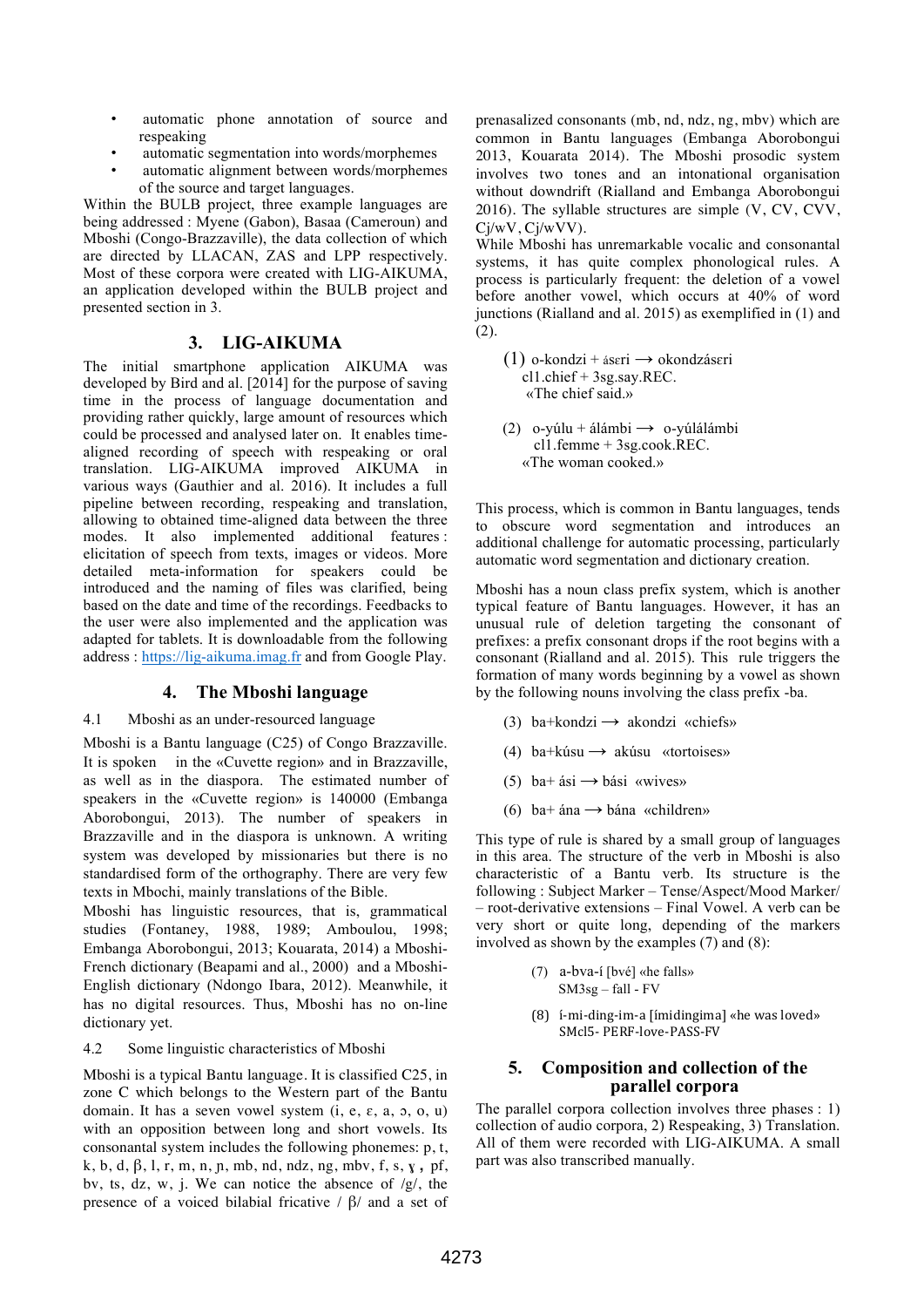#### 5.1 Phase 1: Composition and collection of audio corpora

Oral corpora include: a) read sentences, b) debates, c) conjugations, d) reading of Bible, e) comments on pictures

### a) Read sentences.

A total of 5178 read sentences were collected. Among these, 3706 sentences were extracted from the Mboshi-French dictionary (Beapami and al., 2000) and 1472 were Mboshi translations of examples from Bouquiaux and Thomas's corpus designed for fieldwork (Bouquiaux and Thomas, 1976). These two sets of sentences were recorded using the text-based elicitation function of LIG-AIKUMA. An Mboshi written sentence associated with its translation in French was displayed on the tablet screen. The tablet was given to speakers who could manipulate it by themselves, after a short period of instruction. The recording of these sentences was divided between 3 speakers and its was made in Congo-Brazzaville. The total duration of this recording is 4h51.

This 5k read sentences corpus was used for acousticphonetic studies as described in section 6 (Cooper-Leavitt J. and al. 2017 a, b). It provided also a testing ground for machine learning studies e.g. unsupervised word discovery from speech and recently, it was used during the Jelinek Summer Workshop on Speech and Language Technology (JSALT) 2017 in CMU, Pittsburgh (Godard and al. 2016, Godard and al. 2018).

### b) Debates

Debates were preferred to monologues or life stories as they provide an interaction which favors spontaneous speech and natural exchanges. They were moderated by one of the co-authors of this article: Guy-Noël Kouarata, who is also a native speaker and a linguist. There are 67 debates, each of them involving between 2 and 5 speakers. Altogether there were 19 participants in these debates. To avoid any overlapping, speakers were instructed not to speak at the same time. The debates deal with a variety of topics concerning traditions or reflecting current concerns, such as the death of an old person, the structure of a song, regional mushrooms, alimentation before and after the building of a good road to access the region, sorcellery, deseases, immigration… Some of these debates are valuable in terms of patrimony and some encode cultural knowledge (about plants, or mushrooms, for example). These debates were recorded with a tablet in a home in Brazzaville as shown in the following picture (1):



Figure 1. Recordings of debates with a tablet in a home in Brazzaville

Each debate lasts between 24 and 80 minutes. The whole duration of the recorded debates was 25h18mn whose 20h22 were respoken and translated (see 5.2 and 5.3.). The speakers signed a consent form for being recorded and have their recordings made public but some of these debates, being culturally sensitive, might have to be checked by specialists (botanists, for example) for an appropriate avaibility.

#### c) Conjugations

To facilitate the process of grammar development, verb conjugations are of special interest. Verb morphology is complex in Mboshi as well as in Bantu languages in general. This complexity introduces additional challenges for automatic processing, particularly in word segmentation and mapping between Mboshi word/morphemes and their French counterparts in translation. Conjugations were added to the corpora as linguistic facilitators for the planned processings. We knew also that it was quite easy to make systematic recording of conjugations as we could build on the experience that speakers acquire in conjugations during their schooling, which is in French from the beginning in Congo-Brazzaville. The corpora was designed to cover a large part of the verbal conjugations. 50 verb based on the main root patterns (C (V), CV or CVC) were conjugated at 15 tenses/aspects. The subjects were also varied, to capture the agreements between the subjects and the verbs. 18 different subjects (pronouns or nouns with various class prefixes) were necessary to cover the spectrum of the agreement patterns.

These conjugations were recorded by one speaker, based on conjugation tables (lists of verbs, subjects, tenses). The total duration of this recording is 5h56mn. No respeaking or translation of these conjugated forms were done as the verbs and their conjugations were known.

#### d) Reading of Bible extracts

Extracts of Bible in Mboshi were read by 6 speakers. The total amount of these recordings is: 4h06mn. No respeaking or translation had to be done.

### e) Comments on pictures

Guy-Noël Kouarata took 1500 pictures illustrating plants, artifacts, animals and everyday activities to be included later on in an Encyclopedia or to be archived as culturally sensitive. Figures (2) and (3) provide a sample of these pictures.



Figure 2. Mask for the kyebe-kyebe danse and ceremony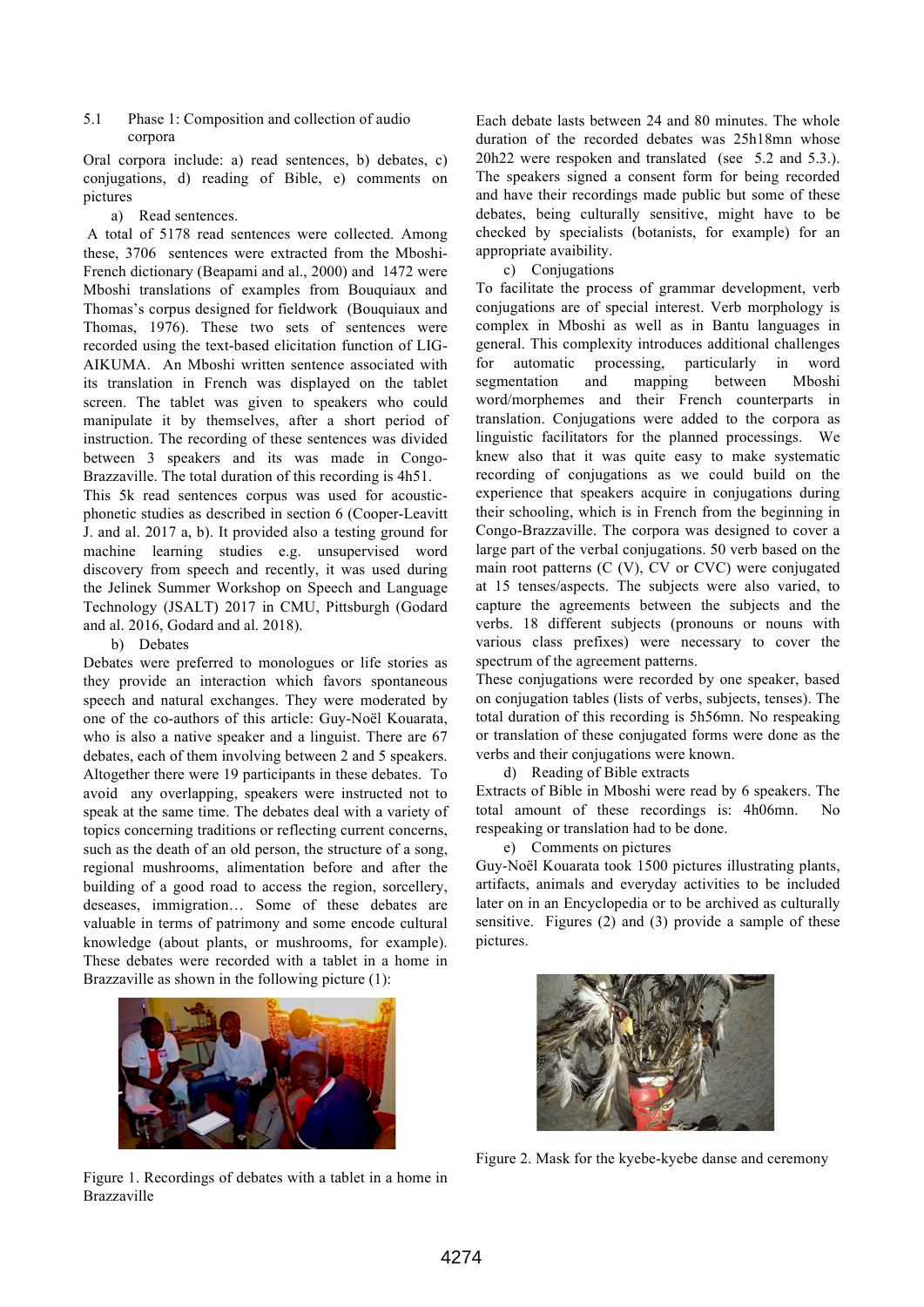

Figure 3. Traditional fishtrap

These pictures were commented by 2, 3 or 4 speakers. In total, 8 speakers participated in these recordings. Each comment lasted between 20 seconds to 3 minutes. Currently, they are not respoken or translated but kept for further completion and processing.

# **5.2 Phase 2: Respeaking**

The task of respeaking was performed by three different native speakers in a quiet room in Brazzaville. Speakers were instructed to repeat, eliminating hesitation pauses, speaking slowly, still naturally. The task was found more difficult than expected, with a strong tendency among the speakers to come back to their usual rate of speech, which was often quite fast. The respeaking was made for 20h22 mn of source data.

# **5.3 Phase 3: Translation**

The translation in French was performed by Guy-Noël Kouarata in a quiet room. A rather literal translation was preferred in order to improve the possibility of matching automatically Mboshi words and their translation to French. The translation function of LIG-AIKUMA was used. The whole pipeline (oral audio corpus, respeaking, translation) was obtained for 20h22mn hours of source speech.

| Type of corpus          | #speakers | quantity                            | dur. $(h)$ | respoken | translated                | manually<br>transcribed                 |
|-------------------------|-----------|-------------------------------------|------------|----------|---------------------------|-----------------------------------------|
| Read sentences          | 3         | 5178 sentences                      | 4h51       |          | (written)<br>$\mathbf{X}$ | x pre-existing<br>written<br>sentences  |
| Debates                 | 19        | 67                                  | 25h18      | x(20h22) | x(20h22)<br>(oral)        | (lh10)<br>$\mathbf{X}$                  |
| Bible reading           | 6         |                                     | 4h06       |          |                           |                                         |
| Conjugations            |           | $50$ verbs* $15TAM*$<br>18 subjects | 5h56       |          |                           | x pre-existing<br>conjugation<br>tables |
| Comments on<br>pictures | 8         | 1500 pictures                       | $\sim$ 15h |          |                           |                                         |

Table 1. Mboshi parallel corpora : current state.

# **5.4 Manual transcription**

A small part of the debates was transcribed, based on the annotation conventions of the Mboshi-French dictionary (Beapami and al. 2000). The duration of the manually transcribed part is 1h 10 minutes.

# **6. First linguistic analysis of the corpus with the help of automatic treatments**

Forced text-to-speech alignment was applied to the 5178 read sentences. LIMSI's STK speech processing toolkits for the ASR were used (Gauvain and Lamel, 2003; Lamel and Gauvain 2005). A variant dictionary was built, based on the manual transcripts and rules generating variants. With forced alignment and pronunciation variants in the dictionary, various types of vowel deletion or morpheme deletion at word junction (triggered by phonetic processes or specific to some morphemes, in particular, the connective ones) could be sorted out and better quantified and understood. (Cooper-Leavitt J. and al. 2017 a, b).

# **7. Conclusion**

This article presents multimodal and parallel corpora recorded in Mboshi (Bantu C25). Their current state is summarized in Table 1. These corpora were designed to document the language itself, to contribute to the patrimony preservation of Mboshi people and to provide materials which could be processed by current language-based technologies. Parallel corpora collection with a smartphone/tablet and the friendly-user application AIKUMA can also have other purposes than linguistic ones, for example in music, as songs and lyrics can be stored in parallel. The final corpus which will contain more annotations, respeaking and oral translation will be made available to the research community at the end of the BULB project.